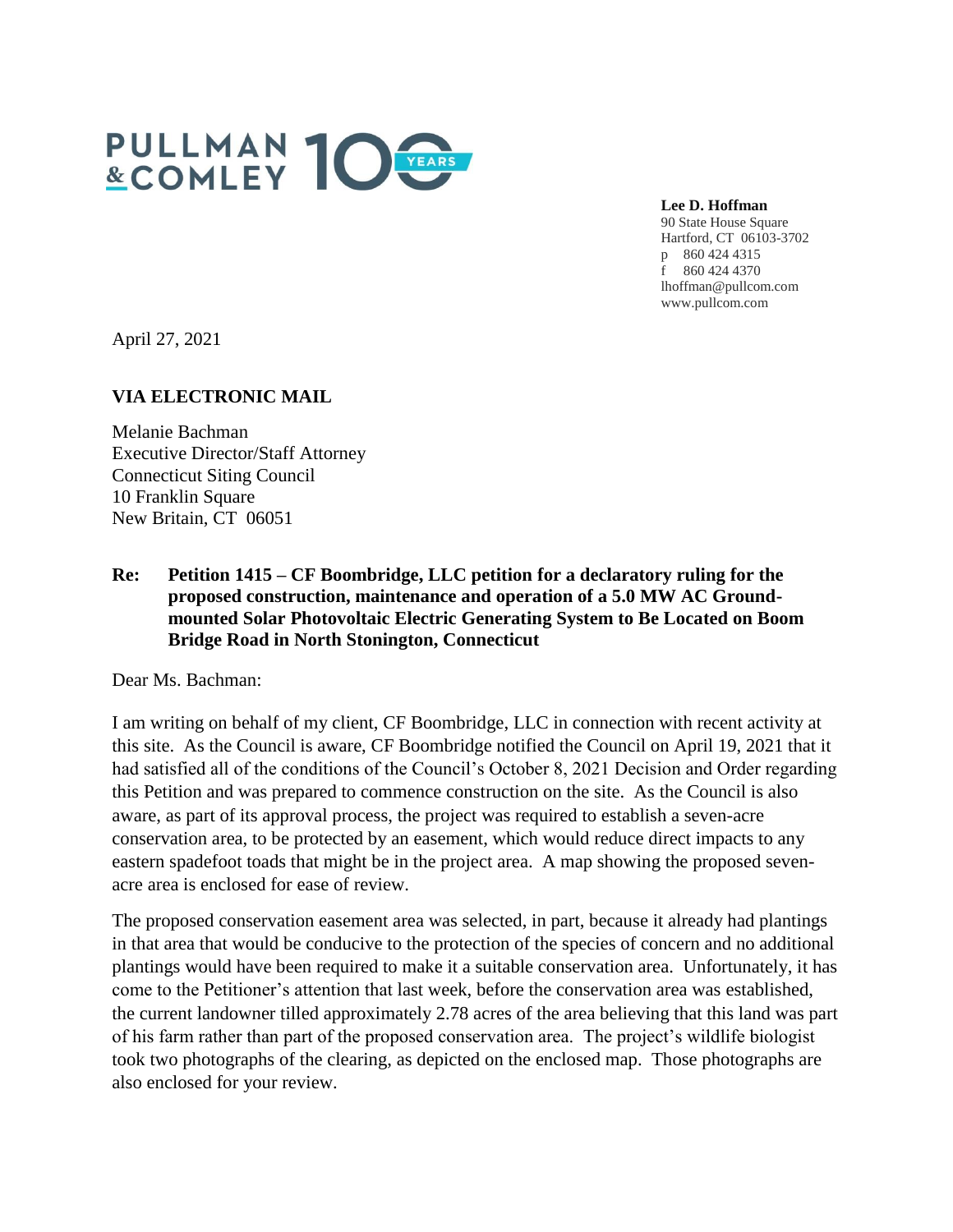Fortunately, the clearing occurred before any species of concern were placed in the proposed release area (as also depicted on the map), therefore no harm was likely done to any species of concern. As soon as CF Boombridge was made aware of this situation, it contacted the landowner to ensure that further clearing would not occur. That has been the case, and CF Boombridge can confirm that only the 2.78 acres depicted on the enclosed map have been affected.

CF Boombridge is deploying a surveyor to the area to mark out the conservation easement and to have that easement recorded in North Stonington's land records. CF Boombridge has also been informed by its wildlife biologist that the clearing of the 2.78 acres does not mean that the remainder of the area cannot be used as a conservation reserve, which is what CF Boombridge will be doing. Indeed, it is likely that the remaining undisturbed area would make for a sufficient wildlife reserve, but CF Boombridge is committed to establishing the full seven acres of conservation land. CF Boombridge was informed by its wildlife biologist that the 2.78 acres that was disturbed can be quickly reclaimed through by making plantings in the cleared soil. CF Boombridge is undertaking that restorative work so that the full seven acres will be made into a conservation area in short order.

In short, CF Boombridge does not believe that any further action is required by the Siting Council, however, it wanted to make the Council aware of this event in a timely manner. Should CF Boombridge run into any difficulty in executing the plantings to restore the 2.78 acres that were cleared, CF Boombridge shall so inform the Council.

Should you have any questions about this submittal, please contact me at your convenience.

Sincerely,

Lee D. Hoffen

Lee D. Hoffman

Enclosures

cc: Service List Dawn McKay, CT DEEP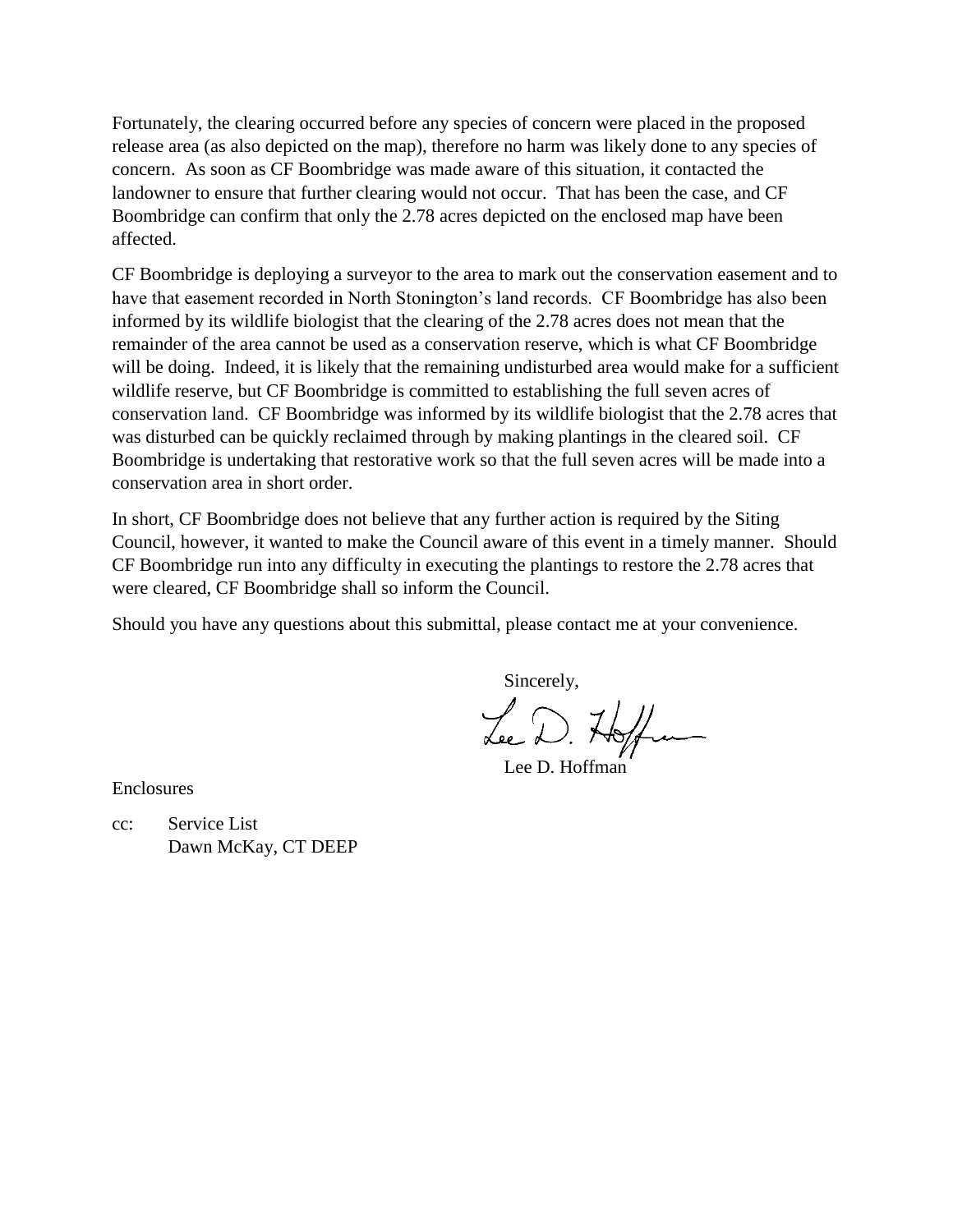